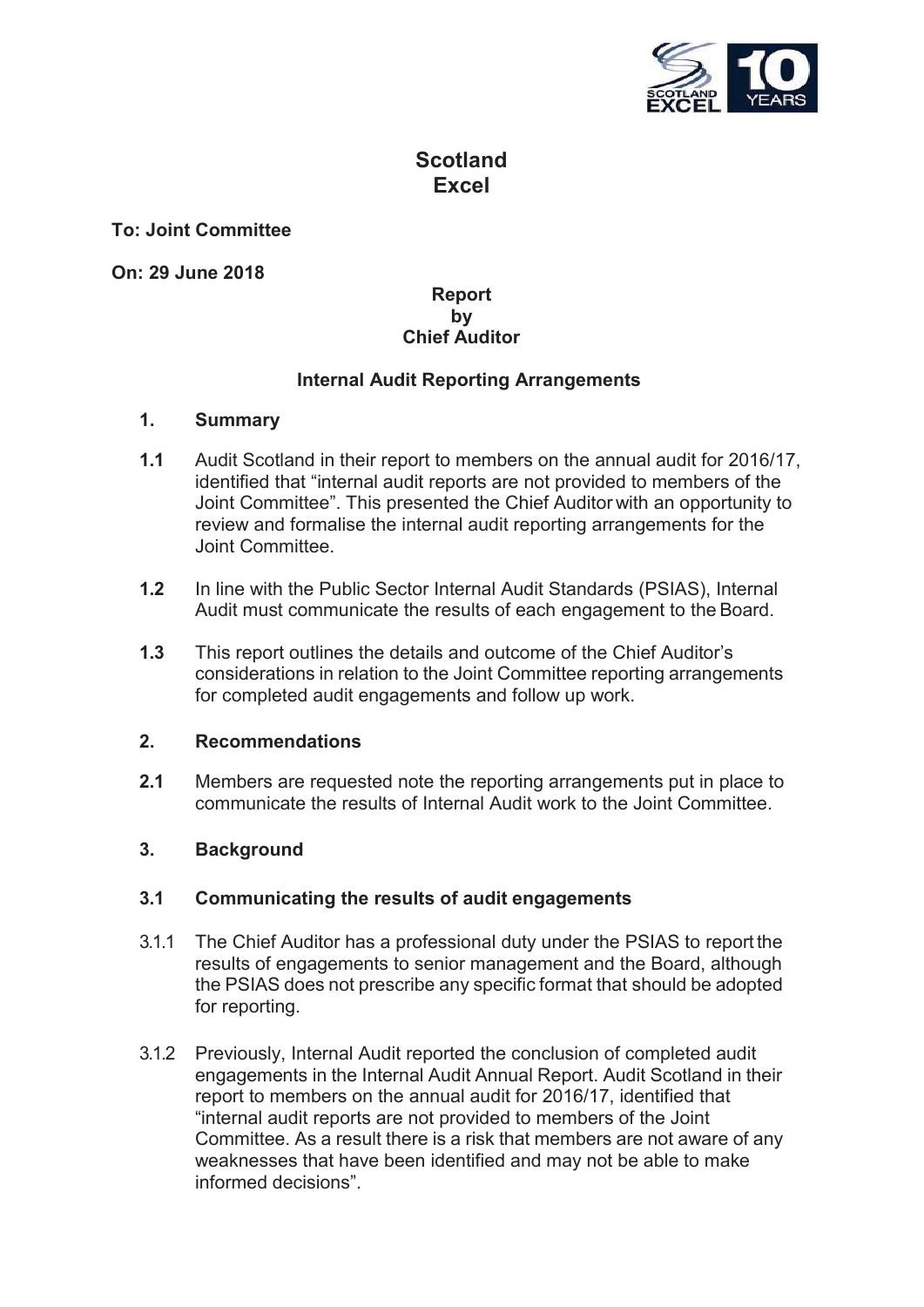- 3.1.3 This presented the Chief Auditor with an opportunity to review and formalise the internal audit reporting arrangements for the Joint Committee. In making those considerations the Chief Auditor took account of the professional requirements as detailed in the PSIAS and the Chartered Institute of Public Finance and Accountancy (CIPFA) guidance "Audit Committees, Practical Guidance for Local Authorities".
- 3.1.4 Members of the Joint Committee need to be provided with enough information to allow them to understand any significant risk exposures to the internal control environment identified through the work of Internal Audit.
- 3.1.5 The CIPFA "Audit Committees, Practical Guidance for Local Authorities" publication, defines that role as "reviewing the work carried out will include formal consideration of summaries of work done, key findings, issues of concern and action in hand as a result of audit work."
- 3.1.6 In line with the best practice referred to above, the Chief Auditor will in future report summaries of completed audit engagements to the Joint Committee on the conclusion of each engagement for formal consideration by members.

# **3.2 Monitoring the progress of management actions**

- 3.2.1 The PSIAS places the responsibility for monitoring progress with the Chief Auditor to ensure that management actions have been effectively implemented, or, if not, that senior management have accepted the risk of not taking action.
- 3.2.2 There is also a requirement for the Chief Auditor to develop escalation procedures for cases where agreed actions have not been effectively implemented by the date agreed. The effective involvement of the Board in the follow-up process is critical to ensuring that it works.
- 3.2.3 Internal Audit undertakes an annual follow up exercise. The outcome of the annual follow up exercise is communicated to the Director with details of all partially implemented, redundant and outstanding recommendations. The Chief Auditor currently reports, the number of recommendations followed up, and the current status of those recommendations in the Internal Audit Annual Report.
- 3.2.4 It is the Chief Auditor's opinion that there is an opportunity to enhance the escalation procedures for cases where agreed actions have not been effectively implemented by the date agreed. In future details of outstanding critical recommendations will be reported to the Joint Committee on conclusion of the annual follow up exercise.

#### **3.3 Communicating the acceptance of risks**

3.3.1 The PSIAS places certain professional obligations on the Chief Auditor to report to the Board, when in the Chief Auditor's opinion, management have accepted an unacceptable level of risk.